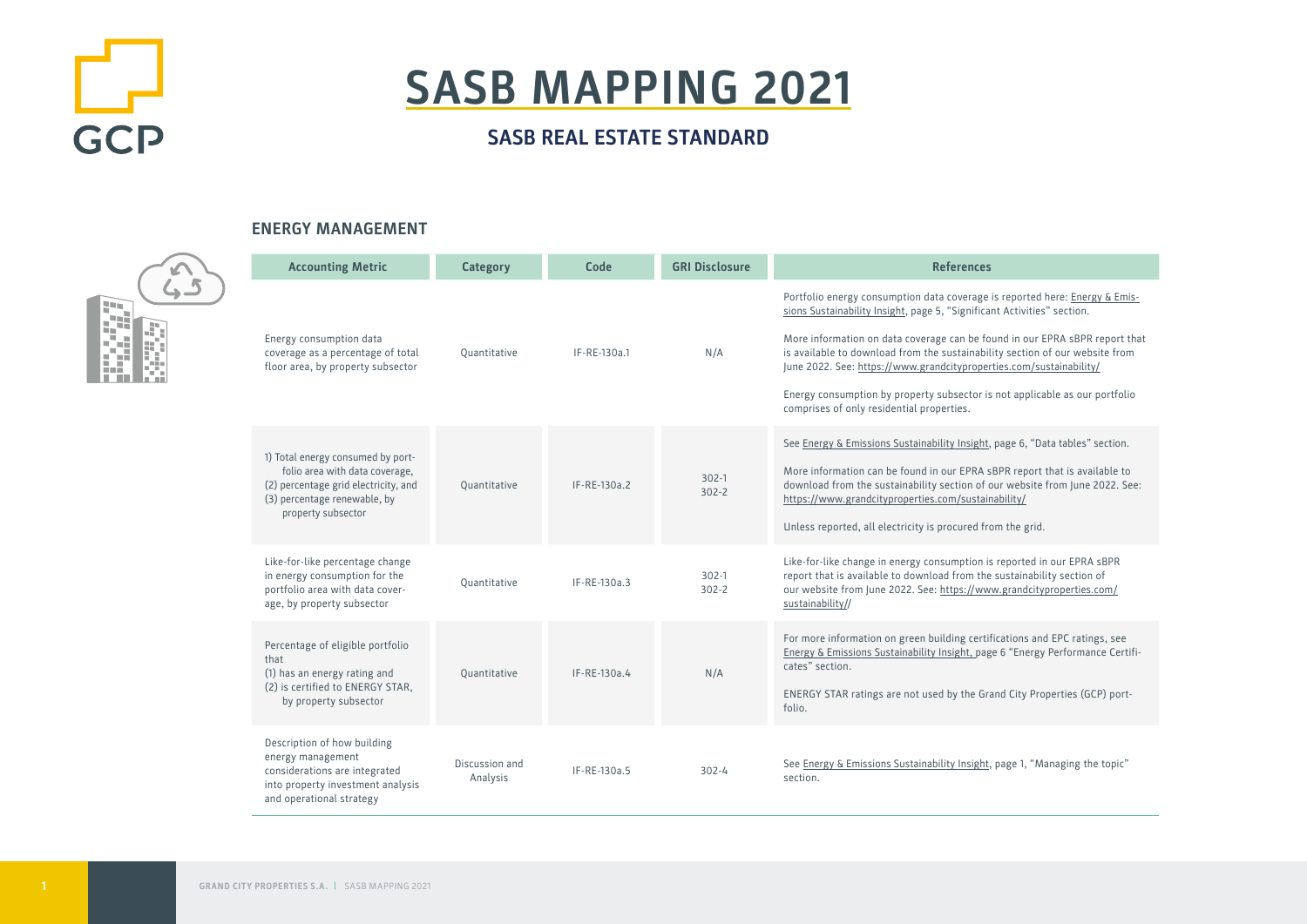

#### **WATER MANAGEMENT**

|  | WAICR MANAGEMENT                                                                                                                                                                                  |                            |                |                            |                                                                                                                                                                                                                                                                                                                                                                                                                                                                                                         |  |  |  |
|--|---------------------------------------------------------------------------------------------------------------------------------------------------------------------------------------------------|----------------------------|----------------|----------------------------|---------------------------------------------------------------------------------------------------------------------------------------------------------------------------------------------------------------------------------------------------------------------------------------------------------------------------------------------------------------------------------------------------------------------------------------------------------------------------------------------------------|--|--|--|
|  | <b>Account Metric</b>                                                                                                                                                                             | Category                   | Code           | <b>GRI Disclosure</b>      | <b>References</b>                                                                                                                                                                                                                                                                                                                                                                                                                                                                                       |  |  |  |
|  | Water withdrawal data<br>coverage as a percentage of<br>(1) total floor area and<br>(2) floor area in regions with<br>high or extremely high base-<br>line water stress, by property<br>subsector | Ouantitative               | IF-RE-140a.1   | N/A                        | Water withdrawal data coverage can be found in our<br>EPRA sBPR report that is available to download from<br>the sustainability section of our website from June<br>2022. See: https://www.grandcityproperties.com/<br>sustainability/<br>Water consumption by property subsector is not<br>applicable as our portfolio comprises of only residential<br>properties.<br>GCP assets are primarily located in Northern Europe<br>and not in regions with high or extremely high baseline<br>water stress. |  |  |  |
|  | (1) Total water withdrawn by<br>portfolio area with data<br>coverage and<br>(2) percentage in regions with<br>high or extremely high base-<br>line water stress, by property<br>subsector         | Quantitative               | IF-RE-140a.2   | 303-5 Water<br>Consumption | See Water & Waste Sustainability Insight, page 3, "Data<br>tables" section.<br>More information can be found in our EPRA sBPR report<br>that is available to download from the sustainability<br>section of our website from June 2022. See:<br>https://www.grandcityproperties.com/sustainability/<br>GCP assets are primarily located in Northern Europe<br>and not in regions with high or extremely high baseline<br>water stress.                                                                  |  |  |  |
|  | Like-for-like percentage change<br>in water withdrawn for portfolio<br>area with data coverage, by<br>property subsector                                                                          | Ouantitative               | IF-RE-140a.3   | 303-5 Water<br>Consumption | Like-for-like change in water withdrawn is reported in<br>our EPRA sBPR report that is available to download<br>from the sustainability section of our website from<br>June 2022. See: https://www.grandcityproperties.com/<br>sustainability/                                                                                                                                                                                                                                                          |  |  |  |
|  | Description of water manage-<br>ment risks and discussion of<br>strategies and practices to<br>mitigate those risks                                                                               | Discussion and<br>Analysis | $IF-RE-140a.4$ | $303-1$                    | See Water & Waste Sustainability Insight, page 1,<br>"Managing the topic" section.                                                                                                                                                                                                                                                                                                                                                                                                                      |  |  |  |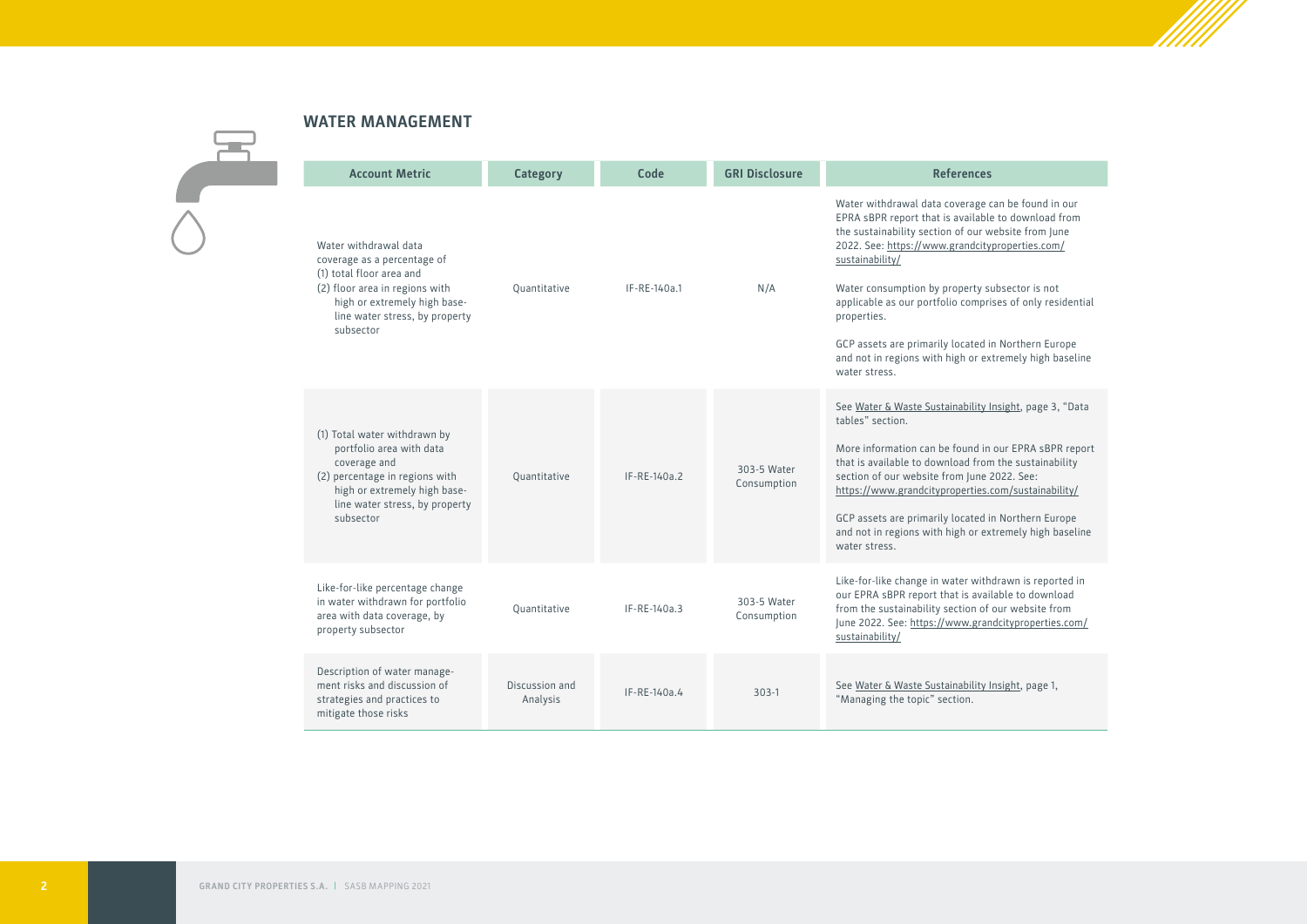

#### **MANAGEMENT OF TENANT SUSTAINABILITY IMPACTS**



.00

r

| <b>Account Metric</b>                                                                                                                                                                               | Category                   | Code         | <b>GRI Disclosure</b> | <b>References</b>                                                                    |
|-----------------------------------------------------------------------------------------------------------------------------------------------------------------------------------------------------|----------------------------|--------------|-----------------------|--------------------------------------------------------------------------------------|
| (1) Percentage of new leases<br>that contain a cost recovery<br>clause for resource efficiency<br>related capital improvements<br>and<br>(2) associated leased floor area,<br>by property subsector | Quantitative               | IF-RE-140a.1 | N/A                   | GCP does not report this metric.                                                     |
| Percentage of tenants that are<br>separately metered or subme-<br>tered for<br>(1) grid electricity consumption<br>and<br>(2) water withdrawals, by pro-<br>perty subsector                         | Quantitative               | IF-RE-140a.2 | N/A                   | GCP does not report this metric.                                                     |
| Discussion of approach to<br>measuring, incentivizing, and<br>improving sustainability impacts<br>of tenants                                                                                        | Discussion and<br>Analysis | IF-RE-140a.3 | N/A                   | See Energy & Emissions Sustainability Insight, page 3,<br>"Engaging tenants" section |

## **CLIMATE CHANGE ADAPTION**

| <b>Account Metric</b>                                                                                                                          | Category                   | Code           | <b>GRI Disclosure</b> | <b>References</b>                                                                                |
|------------------------------------------------------------------------------------------------------------------------------------------------|----------------------------|----------------|-----------------------|--------------------------------------------------------------------------------------------------|
| Area of properties located in<br>100-year flood zones, by proper-<br>ty subsector                                                              | Ouantitative               | $IF-RE-450a.1$ | N/A                   | GCP does not report this metric.                                                                 |
| Description of climate change<br>risk exposure analysis, degree of<br>systematic portfolio exposure,<br>and strategies for mitigating<br>risks | Discussion and<br>Analysis | IF-RE-450a.2   | N/A                   | See Energy & Emissions Sustainability Insight, page 3,<br>"Understanding climate risks" section. |